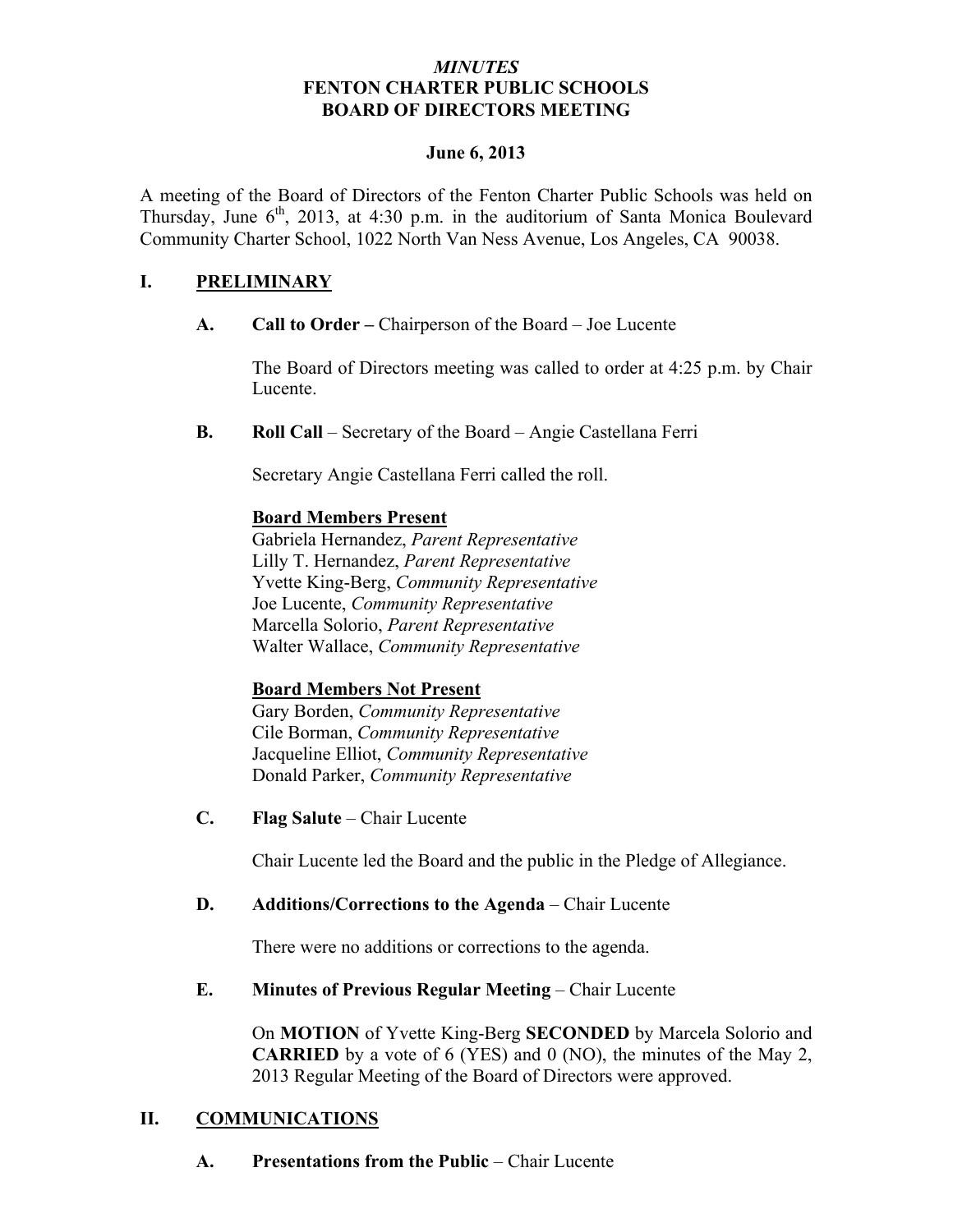There were no presentations from the public.

### **B. Committee/Council Reports**

Minutes of all meetings held by any committee and/or council were sent to the Board Members prior to this meeting.

There were no further reports by committees/councils.

### **C. Treasurer/CFO's Report -**

Paul Khoury, Treasurer and CFO, presented.

### **D. Directors' Reports** -

Fenton Primary Center – Richard Parra, Director, reported.

Fenton Avenue Charter School – Michelle Rappino, Director, reported.

Santa Monica Boulevard Community Charter School - Vahe Markarian, Director of Operations, and David Riddick, Director of Instruction/Managing Director, reported.

### **E. Executive Director's Report -**

Fenton Charter Public Schools – Irene Sumida, Executive Director, reported.

### **III. CONSENT AGENDA ITEMS**

- **A. Recommendation to approve hiring recommendations and final staff rosters for Fenton Avenue Charter School, Fenton Primary Center and Santa Monica Boulevard Community Charter School.**
- **B. Recommendation to approve Student Teaching Agreement between California State University, Northridge and the Fenton Primary Center.**
- **C. Recommendation to approve Memorandum of Understanding by and between the Los Angeles Unified School District and Fenton Avenue Charter School, Fenton Primary Center and Santa Monica Boulevard Community Charter School regarding the provision and funding of special education services (Option 3).**

On **MOTION** of Lily T. Hernandez **SECONDED** by Walter Wallace and **CARRIED** by a vote of 6 (YES) and 0 (NO), the consent calendar was approved.

### **IV. ITEMS SCHEDULED FOR ACTION**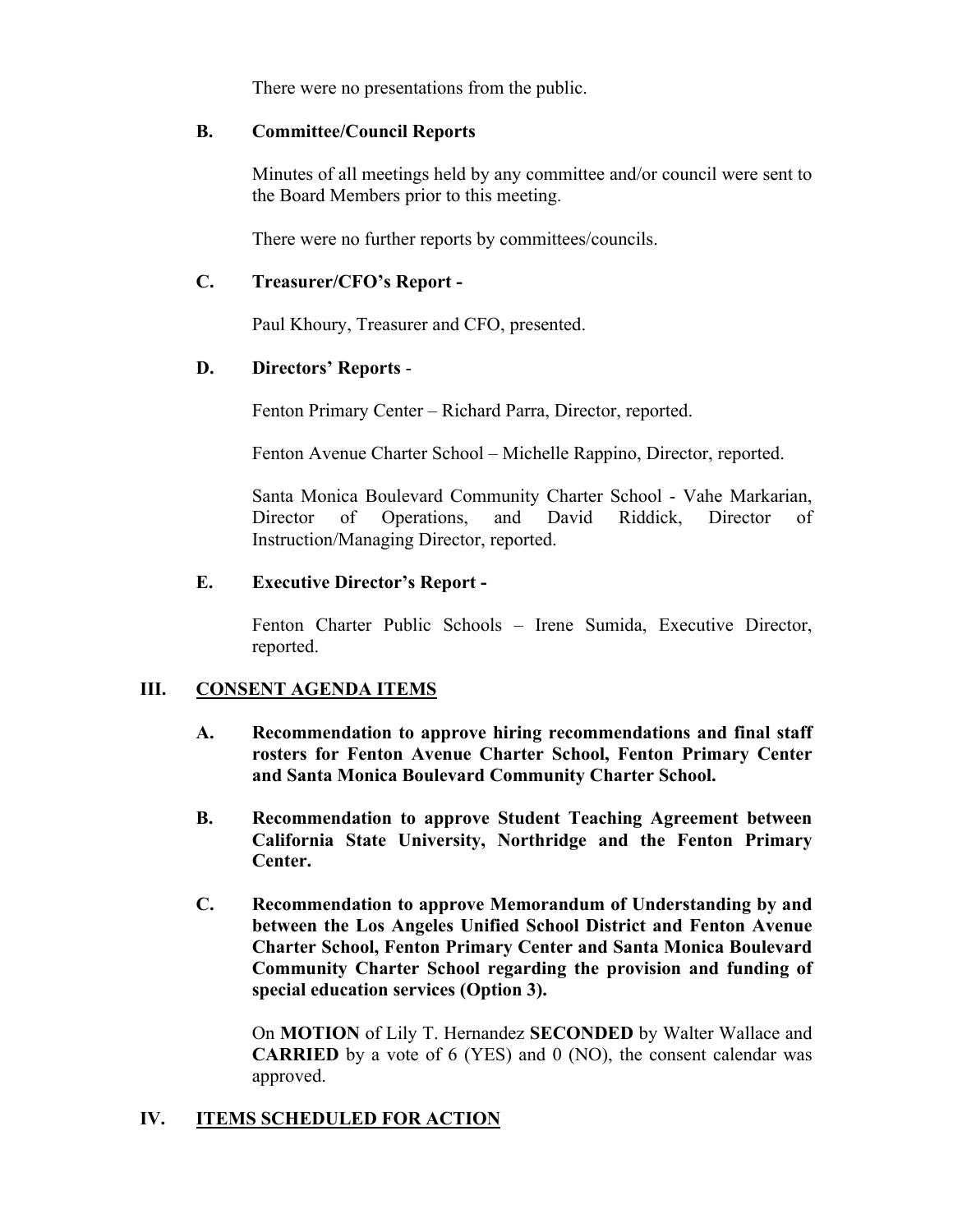## **A. Recommendation to accept Kaiser Permanente and HealthNet as the medical insurance carrier options for full-time employees for the 2013-2014 school year.**

On **MOTION** of Gabriela Hernandez **SECONDED** by Lily T. Hernandez and **CARRIED** by a vote of 6 (YES) and 0 (NO) the recommendation to accept Kaiser Permanente and HealthNet as the medical insurance carrier options for full-time employees for the 2013-2014 school year was approved.

## **B. Recommendation to approve final budget options for the 2013-2014 school year.**

On **MOTION** of Lily T. Hernandez **SECONDED** by Walter Wallace and **CARRIED** by a vote of 6 (YES) and 0 (NO) the recommendation to approve the final budget options for the 2013-2014 school year was approved.

### **C. Recommendation to approve resolution regarding the Education Protection Account.**

On **MOTION** of Yvette King Berg **SECONDED** by Gabriel Hernandez and **CARRIED** by a vote of 6 (YES) and 0 (NO) the recommendation to approve the resolution regarding the Education Protection Account was approved.

### **D. Recommendation to approve framework for determining salary increase participation by non-register carrying certificated staff, classified staff and teacher assistants.**

On **MOTION** of Lily T. Hernandez **SECONDED** by Marcela Solorio and **CARRIED** by a vote of 6 (YES) and 0 (NO) the recommendation to approve the framework for determining salary increase participation by non-register carrying certificated staff, classified staff and teacher assistants was approved.

### **E. Recommendation to approve policy for salary increases for new teachers hired for 2013-2014 school year.**

On **MOTION** of Yvette King-Berg **SECONDED** by Lily T. Hernandez and **CARRIED** by a vote of 6 (YES) and 0 (NO) the recommendation to approve the policy for salary increases for new teachers hired for 2013- 2014 school year was approved.

### **F. Recommendation to approve responsibilities of Faculty, Classified and Teacher Assistant Representatives.**

On **MOTION** of Gabriela Hernandez **SECONDED** by Marcela Solorio and **CARRIED** by a vote of 6 (YES) and 0 (NO) the recommendation to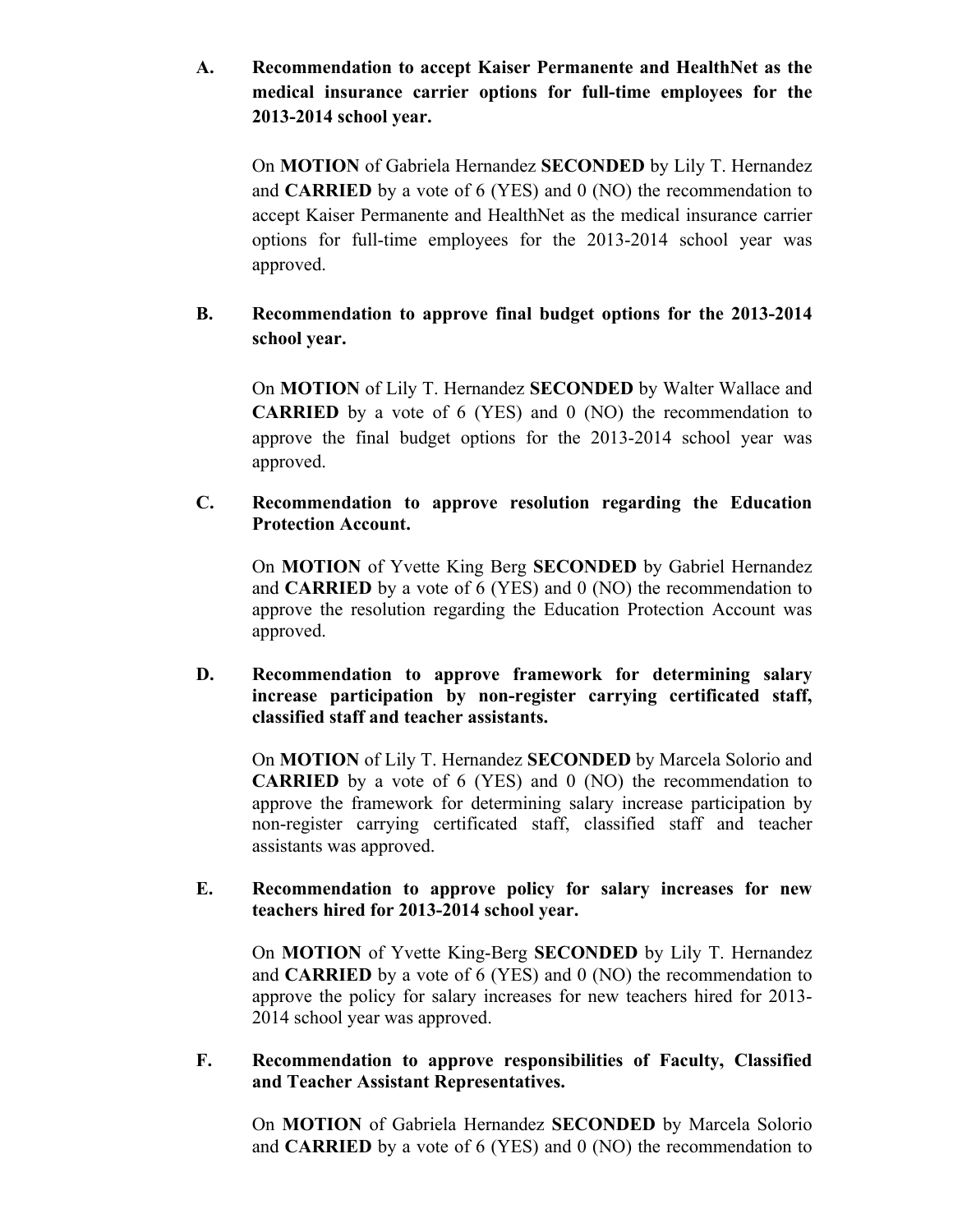approve the responsibilities of Faculty, Classified and Teacher Assistant Representatives was approved.

**G. Recommendation to accept line of credit from East West Bank, move all revolving accounts to East West Bank, and designate specific signors for each account.**

On **MOTION** of Yvette King-Berg **SECONDED** by Walter Wallace and **CARRIED** by a vote of 6 (YES) and 0 (NO) the recommendation to accept the line of credit from East West Bank, move all revolving accounts to East West Bank, and designate specific signors for each account was approved. The signors are as listed below:

*Fenton Avenue Charter School (FACS):*

Michelle Rappino, Director Maria Hernandez, Business Manager, FCPS Irene Sumida, Executive Director, FCPS

### *Fenton Primary Center (FPC):*

Richard Parra, Director Maria Hernandez, Business Manager, FCPS Irene Sumida, Executive Director, FCPS

*Santa Monica Boulevard Community Charter School (SMBCCS):*

David Riddick, Director of Instruction/Managing Director Vahe Markarian, Director of Operations Maria Hernandez, Business Manager, FCPS Irene Sumida, Executive Director, FCPS

*Fenton Charter Public Schools (FCPS):*

Maria Hernandez, Business Manager, FCPS Irene Sumida, Executive Director, FCPS Joe Lucente, Chairman of the Board of Directors, FCPS

### **V. ITEMS SCHEDULED FOR INFORMATION**

### **A. Slate of members of the Fenton Charter Public Schools Board of Directors for 2013-2014 school year.**

*This was an information item only and no action was taken.*

**B. Schedule of meeting dates for the Board of Directors of the Fenton Charter Public Schools for the 2013-2014 school year.**

*This was an information item only and no action was taken.*

### **VI. ANNOUNCEMENTS**